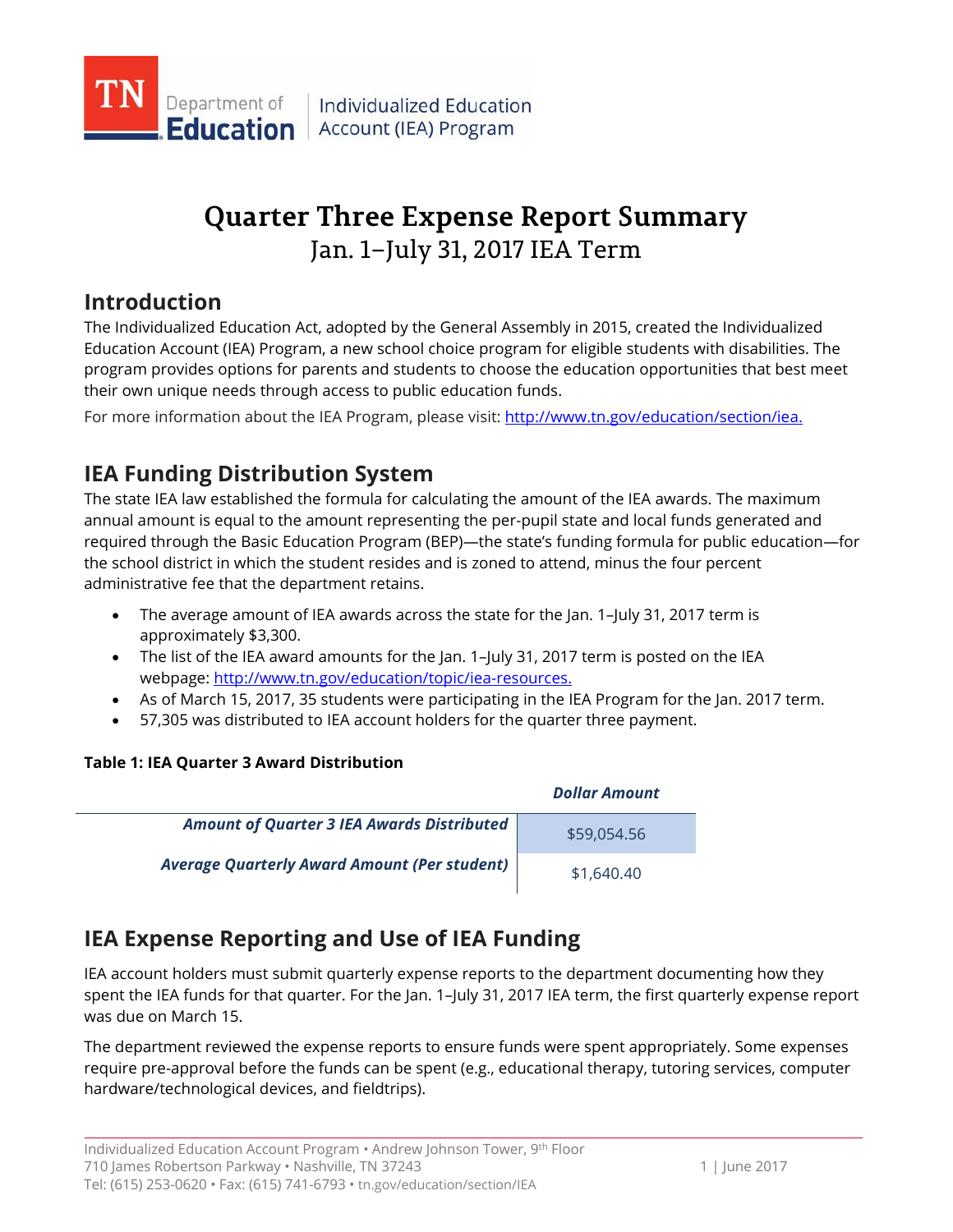

**Education** Account (IEA) Program

#### **Table 2: IEA Quarter 3 Expense Report Summary**

| <b>Number of Expense Reports Submitted</b>                                    | 33                    |
|-------------------------------------------------------------------------------|-----------------------|
| <b>Number of Expense Reports Not Submitted</b>                                |                       |
| <b>Number and Percentage of Expense Reports with</b><br><b>Misspent Funds</b> | $8(24%)$ <sup>1</sup> |

#### **Table 3: IEA Quarter Three Use of Funds**

|                                        | <b>Dollar Amount</b> | <b>Average Amount</b> |
|----------------------------------------|----------------------|-----------------------|
| <b>IEA Funds Spent</b>                 | \$30,613.16          | \$900.39              |
| <b>IEA Funds Not Spent<sup>2</sup></b> | \$28,123.04          | \$852.21              |

#### **Table 4: IEA Quarter 3 Use of Funds by Approval Status**

|                                                                             | <b>Total Amount</b> | <b>Percentage</b> |
|-----------------------------------------------------------------------------|---------------------|-------------------|
| Amount of IEA Funds Spent on Approved Expenses <sup>3</sup>                 | \$26,031.81         | 89.2%             |
| Amount of IEA Funds Spent on Disallowed Expenses (i.e.,<br><b>Misspent)</b> | \$4,581.35          | 15%               |

#### **Table 5: IEA Quarter 3 Misspent Funds**

 $\overline{a}$ 

*Total Amount*

<span id="page-1-0"></span><sup>1</sup> This includes \$1,431.20 in IEA funds spent by one account holder who did not submit an expense report. The other account holder who did not submit an expense report did not use any of their IEA funds.

<span id="page-1-1"></span><sup>&</sup>lt;sup>2</sup> The amount of IEA funds not spent is the amount of the quarterly award that is not spent on approved expenses during Quarter 3. Account holders can save up to 50 percent of their annual award each year. This does not include the amount of funding for the account holder who did not submit an expense report and did not use any of their IEA funds.

<span id="page-1-2"></span><sup>&</sup>lt;sup>3</sup> For a list of approved expenses, see Chapter 8 of the IEA Parent Handbook[. http://www.tn.gov/education/section/iea.](http://www.tn.gov/education/section/iea)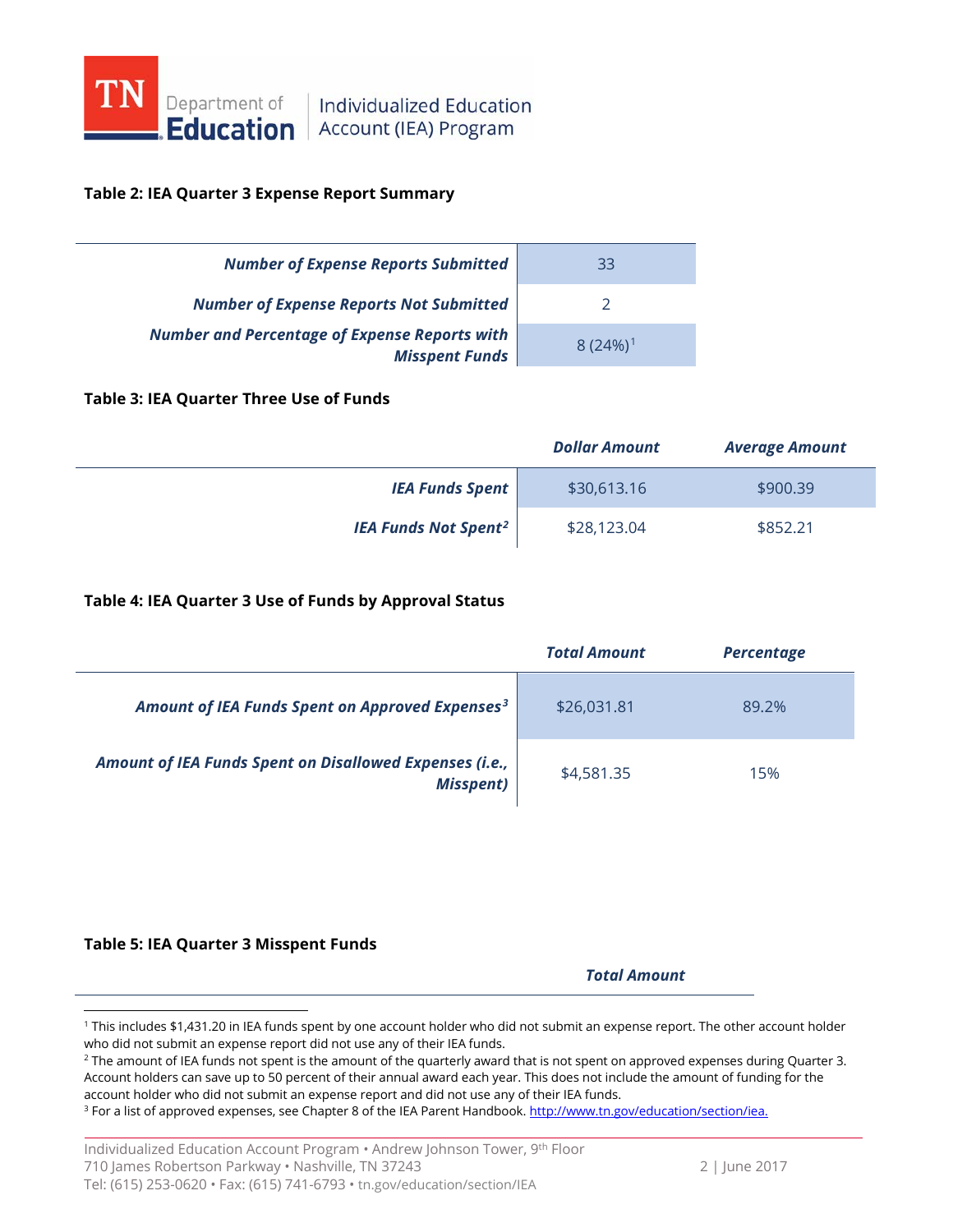

| <b>Amount of Misspent Funds Repaid by Account Holders</b>                           | \$3,150.15 |
|-------------------------------------------------------------------------------------|------------|
| <b>Amount of Misspent Funds that the department is</b><br><b>Awaiting Repayment</b> | \$1,431.20 |
| <b>Amount of Misspent Funds Sent to Collections</b>                                 | \$0.00     |
| <b>Amount of Misspent Funds Recovered Through</b><br><b>Collections</b>             | \$0.00     |
| <b>Amount of Collections Fees Paid</b>                                              | \$0.00     |

#### **Table 6: IEA Quarter 3 Use of Funds by Approved Expense Category**

| <b>Category</b>                                            | <b>Total Amount Spent</b> | <b>Percentage</b> |
|------------------------------------------------------------|---------------------------|-------------------|
| <b>Private Participating School Tuition</b>                | \$8,055.03                | 30.94%            |
| <b>Fees Assessed by Private Participating Schools</b>      | \$0.00                    | 0%                |
| <b>Textbooks Required by a Private School</b>              | \$0.00                    | 0%                |
| <b>Online Programs</b>                                     | \$0.00                    | 0%                |
| <b>Public School Tuition</b>                               | \$0.00                    | 0%                |
| <b>Fees Assessed by the Public School</b>                  | \$0.00                    | 0%                |
| <b>Postsecondary Institution Tuition and Fees</b>          | \$0.00                    | 0%                |
| <b>Required Textbooks by the Postsecondary Institution</b> | \$0.00                    | 0%                |